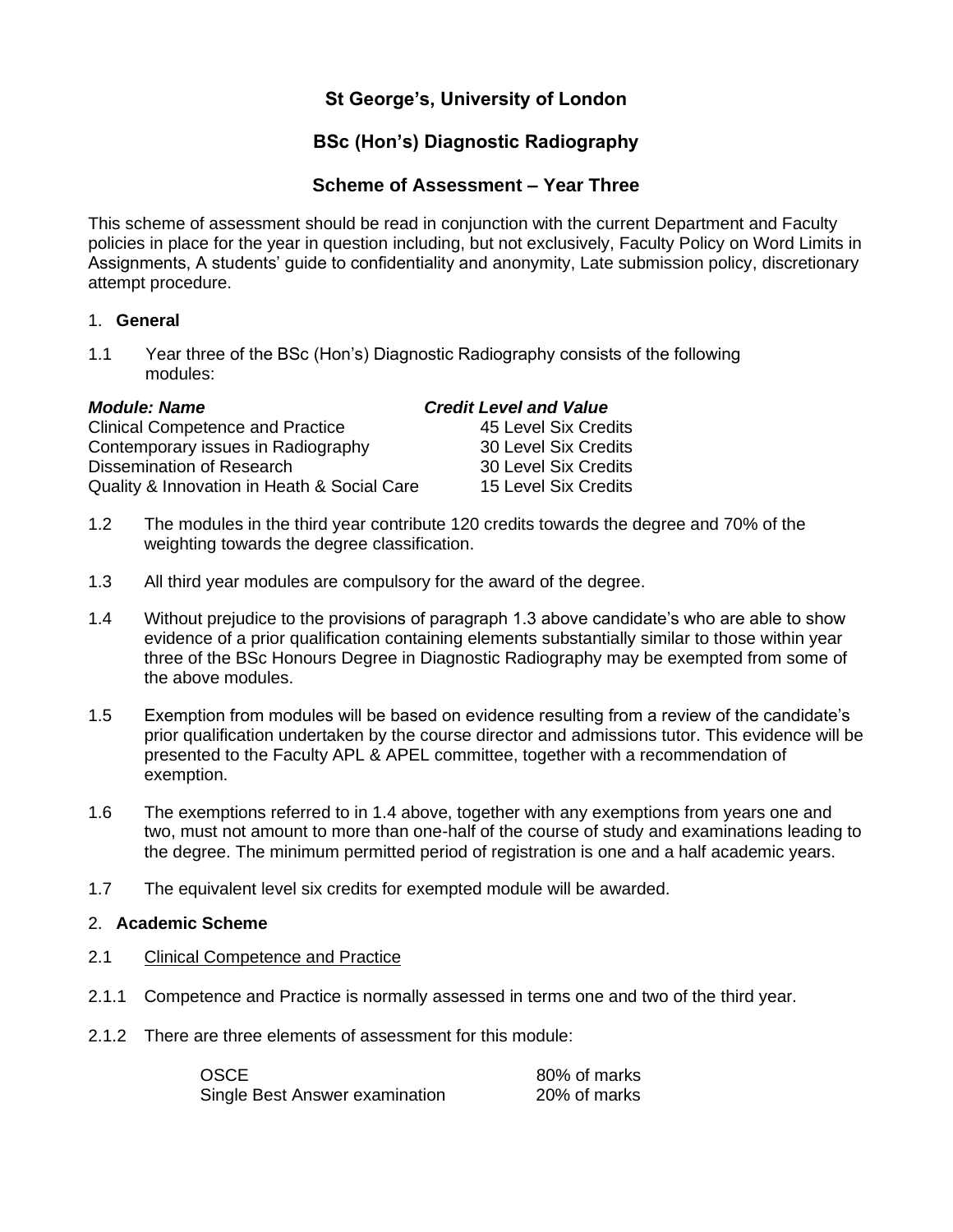#### Portfolio Pass/Fail

Each element needs to be passed (in its own right), no compensation between elements is allowed.

# 2.1.3 OSCE

- 2.1.3.1 This will be a multiple station OSCE of no more than 10 stations and last no longer that 50 minutes.
- 2.1.3.2 The stations will be devised by the course team, in consultation with internal and external examiners
- 2.1.3.3The OSCE will be marked electronically using an objective pro forma.
- 2.1.3.4The mark for each station will be added together and a percentage derived.
- 2.1.3.5 The candidate will be awarded a mark for the OSCE which shall be an integer in the range 0- 100, the significance of which shall be as follows:

| 70-100    | <b>First Class</b>        |
|-----------|---------------------------|
| 60-69     | <b>Upper Second Class</b> |
| 50-59     | <b>Lower Second Class</b> |
| $40 - 49$ | <b>Third Class</b>        |
| 30-39     | Fail                      |
| 0-29      | <b>Bad Fail</b>           |

- 2.1.3.6 Candidates who achieve a mark of > 40% for each part of the OSCE will be deemed to have Passed the assessment element.
- 2.1.3.7 Candidates who achieve a mark of  $\leq$  39% for the OSCE at the first attempt will be able to re-sit the failed part(s) on one occasion by right.
- 2.1.3.8 Re-assessment of the OSCE will be at a time specified by the clinical education co-ordinator in conjunction with the course team.
- 2.1.3.9 The percentage mark arrived at for the examination will be multiplied by 0.8 for the purpose of determining its contribution to the final aggregated mark for this module. Marks will be calculated to one decimal place, 0.05 being rounded up.

### 2.1.4 Single Best Answer Examination

- 2.1.4.4 The examination will last one hours and consist of multiple choice and/or single best answer questions based on the issues associated with the introduction of intravenous contrast agents and radiopharmaceuticals.
- 2.1.4.5. The questions will be devised by the course team, in consultation with internal and external examiners.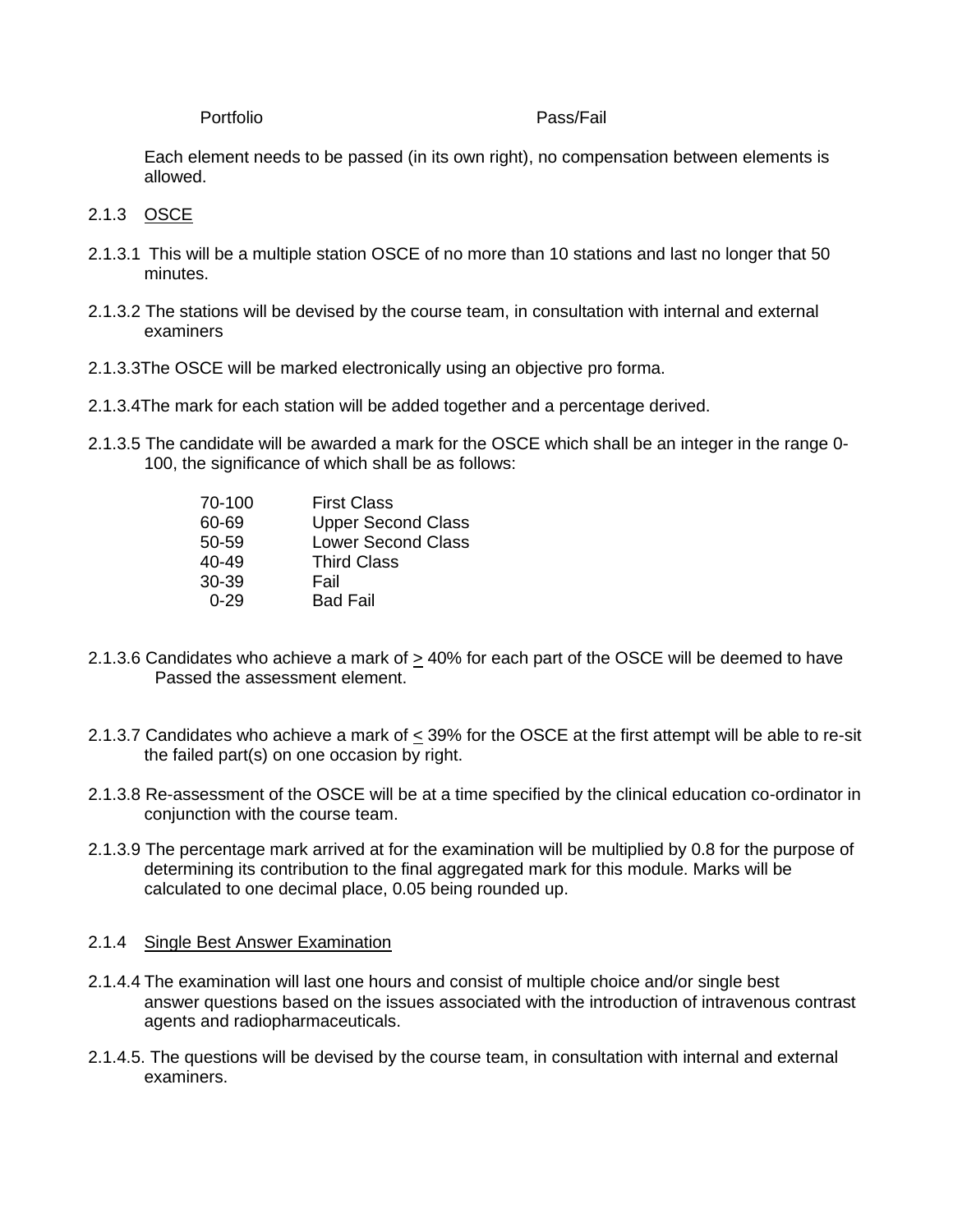- 2.1.4.6 The examination will be sat under a candidate number provided for the purpose
- 2.1.4.7 The examination will be optically marked.
- 2.1.4.8.The candidate will be awarded a mark which shall be an integer in the range 0-100, the significance of which shall be as follows:

| 70-100    | <b>First Class</b>        |
|-----------|---------------------------|
| 60-69     | <b>Upper Second Class</b> |
| 50-59     | <b>Lower Second Class</b> |
| $40 - 49$ | <b>Third Class</b>        |
| 30-39     | Fail                      |
| $0 - 29$  | <b>Bad Fail</b>           |

- 2.1.4.9 Candidates who achieve a mark of  $\geq$  40% for the SBA examination will be deemed to have passed the assessment element.
- 2.1.4.10 Candidates who achieve a mark of  $\leq$  39% for the SBA examination at the first attempt will be able to re-sit on one occasion by right.
- 2.1.4.11. The percentage mark arrived at for the SBA examination will be multiplied by 0.2 for the purpose of determining its contribution to the final aggregated mark for this module. Marks will be calculated to one decimal place, 0.05 being rounded up

## 2.1.5 Clinical Portfolio

- 2.1.5.1 Candidates must submit an e-portfolio which indicates satisfactory attainment of the range of competencies that are provided at the commencement of the course and updated annually, record satisfactory attendance (90% of the total clinical placement time), include the required weekly feedback and mandatory training.
- 2.1.5.2 All competencies, and other criteria, must normally be met.
- 2.1.5.3 The e-portfolio will be reviewed and assessed (on a pass/fail basis) on line electronically.
- 2.1.5.4 A minimum attendance for the year, and programme, of 90% physical attendance on clinical placement will be required to meet the attendance requirement as measured by the electronic portfolio system
- 2.1.5.5 If the portfolio is deemed not to have met the pass criteria the candidate will be required to achieve the outstanding competencies by undertake an additional period of clinical experience or some other equivalent activity. The length of this period of clinical experience, or the type of equivalent activity, will be determined by the Chair of the Board or their nominee.

### 2.1.6 Passing the Module

2.1.6.1 The aggregated module mark will be arrived at by the addition of the marks awarded for the OSCE and Single Best Answer examination as described in paragraphs 2.1.3.9 and 2.1.4.11 above. This mark will be a percentage mark in the range 0-100, the significance of which shall be as follows: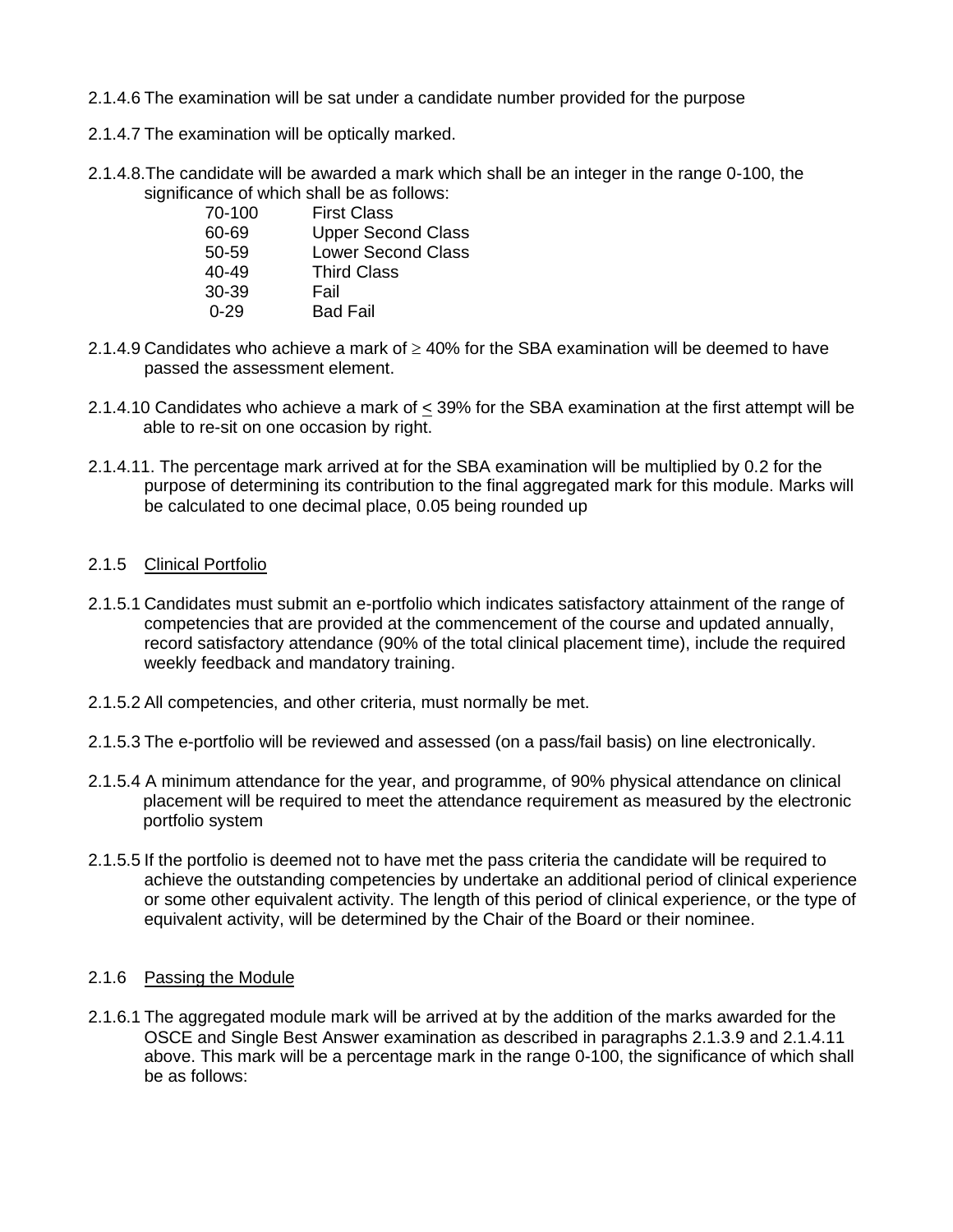| 70-100 | <b>First Class</b>        |
|--------|---------------------------|
| 60-69  | <b>Upper Second Class</b> |
| 50-59  | <b>Lower Second Class</b> |
| 40-49  | <b>Third Class</b>        |
| 30-39  | Fail                      |
| 0-29   | <b>Bad Fail</b>           |

Marks will be calculated to the nearest whole number.

In addition the portfolio must be of pass standard

- 2.1.6.2 Candidates who achieve an aggregated module mark of  $\geq$  40%, has no elements with a mark < 40% and has a portfolio of pass standard will be deemed to have passed the module.
- 2.1.6.3 Candidates who achieve an aggregated module mark of < 39% at the first attempt, or who have an element mark of <40%, or failed the clinical portfolio, will be able to re-submit/re-sit the failed element(s) on one occasion by right.
- 2.1.6.4When one or more elements have been re-sat/re-submitted then the element mark(s) is normally limited to a maximum of 40% unless there are extenuating circumstances.
- 2.1.6.5 All forms of reassessment shall normally be undertaken in August/September. Failure at reassessment will normally lead to termination of a student's registration.
- 2.1.6.6 Notwithstanding the terms of paragraph 2.1.6.5 above, a Discretionary Panel appointed by the Senate shall have the discretion, where special circumstances are adduced, to allow a candidate a third and final attempt at any module or part thereof. Any second reassessment would be undertaken on the next occasion the assessment is held. Notwithstanding the terms of paragraph 2.1.6.5 above, the Board of Examiners shall have the discretion, where special circumstances are adduced, to allow a candidate to recommence the year of study at the end of which the failure occurred.
- 2.1.6.7 The percentage mark awarded will be multiplied by 45 (the number of credits) and this mark will be used in the calculation of the year three contribution to the classification of the candidate's degree (see 3 below).

# 2.2 **Contemporary issues in radiography**

- 2.2.1 Contemporary issues in radiography is assessed in term two of the third year.
- 2.2.2 There is one element of assessment for this module:

Poster 100% of marks

### 2.2.3 Poster

2.2.3.1 The topic for the poster will be selected by the student in consultation with the course team or specified in the module guide. The poster will be related to an appropriate contemporary issues current at the time of the modules delivery and devised by the course team, in consultation with internal and external examiners.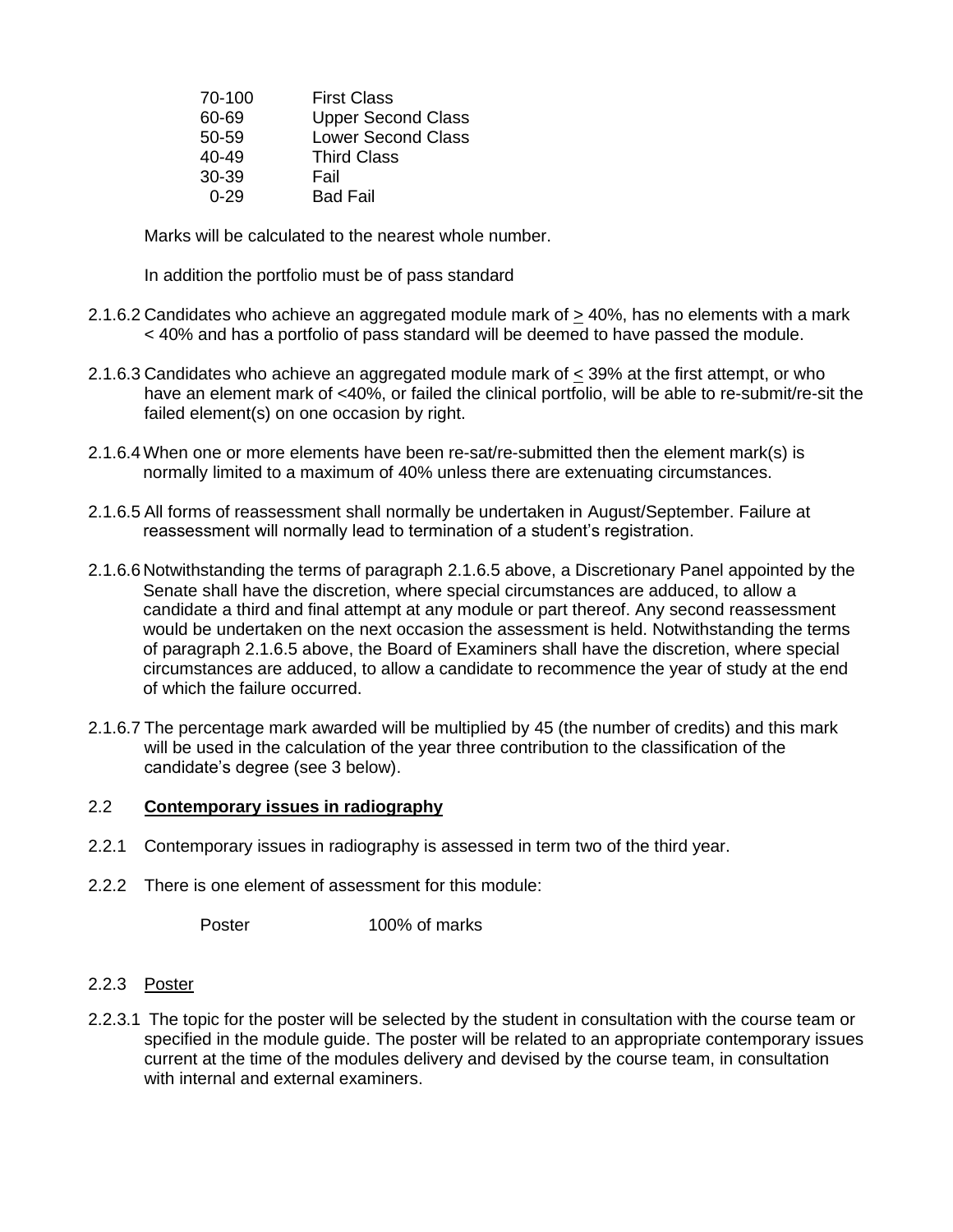- 2.2.3.2 The guidance for the completion of the poster will be included in the module guide
- 2.2.3.3 The poster will be submitted anonymously using a number that will be supplied for the purpose.
- 2.2.3.4 The poster will be marked in detail by one examiner and moderated by a second examiner who will review all work. The two examiners will agree an overall mark. If, for any reason, agreement cannot be reached the Chair of the Board, or their nominee, shall decide how the overall mark is determined.
- 2.2.3.5 The candidate will be awarded a mark which shall be an integer in the range 0-100, the significance of which shall be as follows:

| 70-100    | <b>First Class</b>        |
|-----------|---------------------------|
| 60-69     | <b>Upper Second Class</b> |
| $50 - 59$ | <b>Lower Second Class</b> |
| $40 - 49$ | <b>Third Class</b>        |
| $30-39$   | Fail                      |
| በ-29      | <b>Bad Fail</b>           |

- 2.2.3.6 When the poster consists of more than one element (for example a critique of the poster) each will be marked as a percentage and the mark for each sub-element added together and divided by the number of sub-elements to give a mark between 0-100.
- 2.2.3.7 Marks within the bands referred to in 2.3.3.5 above will be allocated with reference to the Academic Marking Criteria validated for the course and will be informed by any assessment specific criteria produce for the assessment and published in the module guide.
- 2.2.3.8 Candidates who achieve a mark of  $\geq$  40% for the poster will be deemed to have passed.
- 2.2.3.9 Candidates who achieve a mark of < 39% for the poster at the first attempt will be able to resubmit on one occasion by right.
- 2.2.3.10 All forms of reassessment shall normally be undertaken in August/September. Failure at reassessment will normally lead to termination of a student's registration.
- 2.2.3.11 Notwithstanding the terms of paragraph 2.2.3.10 above, a Discretionary Panel appointed by the Senate shall have the discretion, where special circumstances are adduced, to allow a candidate a third and final attempt at any module or part thereof. Any second reassessment would be undertaken on the next occasion the assessment is held. Notwithstanding the terms of paragraph 2.2.3.10 above, the Board of Examiners shall have the discretion, where special circumstances are adduced, to allow a candidate to recommence the year of study at the end of which the failure occurred.
- 2.2.3.12 The percentage mark awarded will be multiplied by 30 (the number of credits) and this mark will be used in the calculation of the year three contribution to the classification of the candidate's degree (see 3 below).

# 2.3 **Dissemination of Research**

- 2.3.1 The research project is assessed in the third year.
- 2.3.2 There is one element of assessment for this module: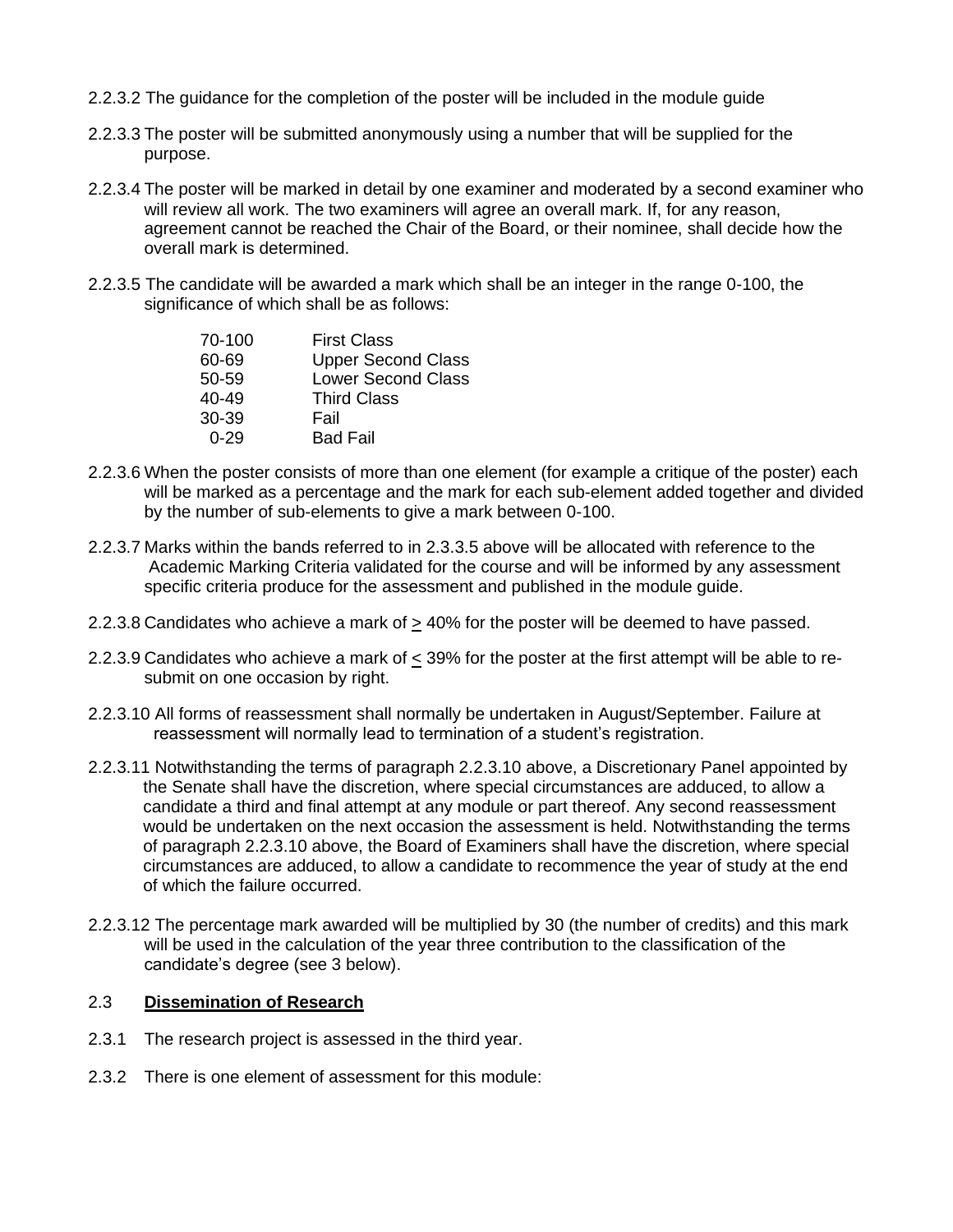Written Report 100% of marks

- 2.3.3 Research Report
- 2.3.3.1 The written report will be of a maximum of 2,500 words and will be accompanied by appendices include ethical review, raw data, detailed analysis and other aspects identified by the course team in advance and included in the module guide
- 2.3.3.2 The topic of the research will be agreed with the research supervisor prior to its commencement.
- 2.3.3.3 Guidance for the completion of the research report will be included in the module guide.
- 2.3.3.4 The written report will be marked by two examiners who shall then compare their marks and agree on an overall mark. If, for any reason, agreement cannot be reached the Chair of the Board, or their nominee, shall decide how the overall mark is determined.
- 2.3.3.5 The candidate will be awarded a mark which shall be an integer in the range 0-100, the significance of which shall be as follows:

| 70-100    | <b>First Class</b>        |
|-----------|---------------------------|
| 60-69     | <b>Upper Second Class</b> |
| 50-59     | <b>Lower Second Class</b> |
| $40 - 49$ | <b>Third Class</b>        |
| $30-39$   | Fail                      |
| 0-29      | <b>Bad Fail</b>           |

Marks will be calculated to the nearest whole number.

- 2.3.3.6 Marks within these bands will be allocated with reference to the Academic Marking Criteria validated for the course and will be informed by any assessment specific criteria produced for the assessment and published in the module guide.
- 2.3.3.7 Candidates who achieve a mark of > 40% for the written report will be deemed to have passed the module.
- 2.3.3.8 Candidates who achieve a mark of < 39% for the written report at the first attempt will be able to re-submit on one occasion by right. Marks for the re-submitted written report are normally limited to a maximum of 40% unless there are extenuating circumstances.
- 2.3.3.9All forms of reassessment shall normally be undertaken in August/September. Failure at reassessment will normally lead to termination of a student's registration.
- 2.3.3.10 Notwithstanding the terms of paragraph 2.3.3.9 above, a Discretionary Panel appointed by the Senate shall have the discretion, where special circumstances are adduced, to allow a candidate a third and final attempt at any module or part thereof. Any second reassessment would be undertaken on the next occasion the assessment is held. Notwithstanding the terms of paragraph 2.3.3.9 above, the Board of Examiners shall have the discretion, where special circumstances are adduced, to allow a candidate to recommence the year of study at the end of which the failure occurred.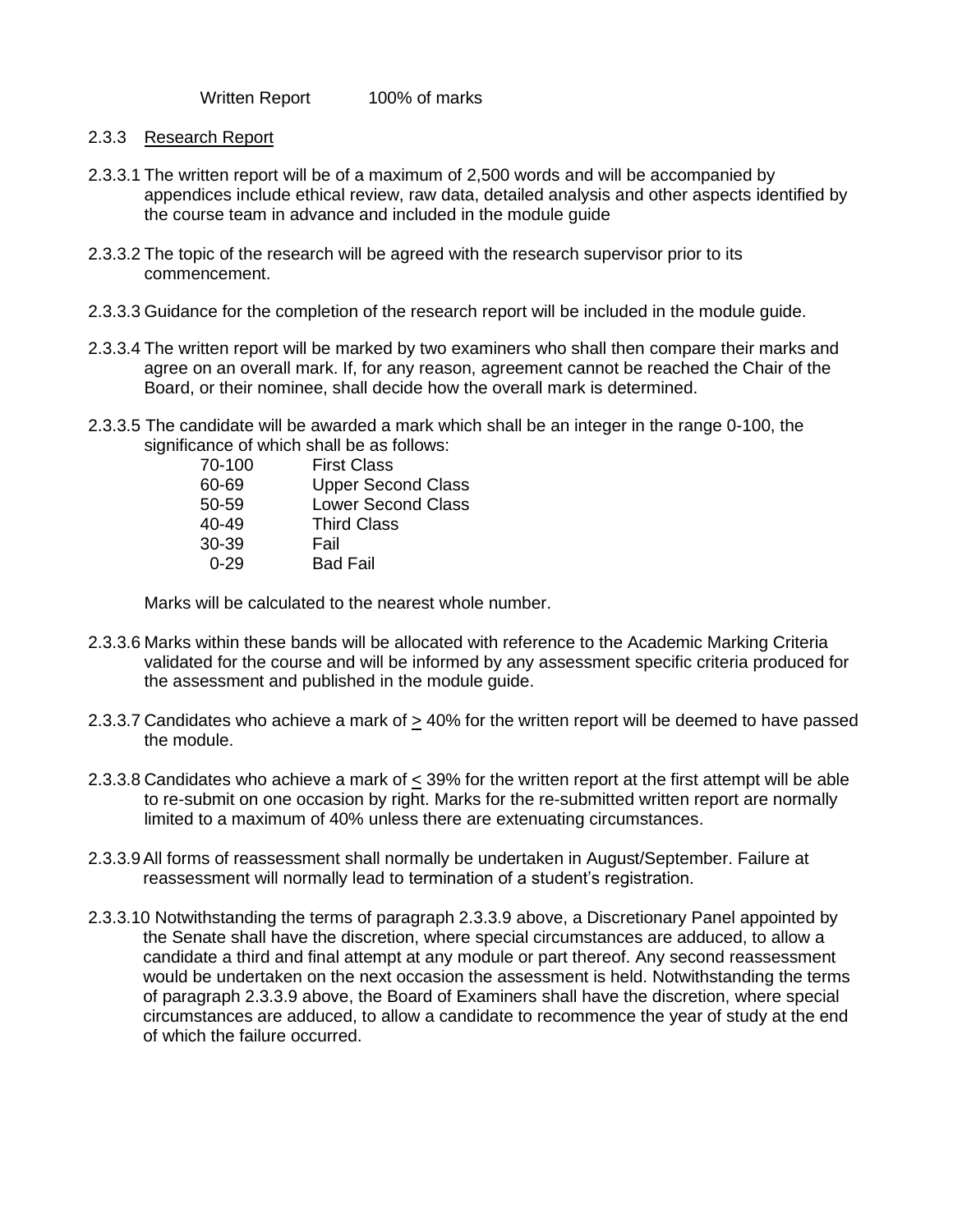2.3.3.11 The percentage mark awarded will be multiplied by 30 (the number of credits) and this mark will be used in the calculation of the year three contribution to the classification of the candidate's degree (see 3 below).

# **2.4 Quality & Innovation in Health & Social care**

- 2.4.1. Professional and Personal Development 3 is assessed in term two of the third year.
- 2.4.2 There is one element of assessment for this module:

Report (2500 words) 100% of marks

# 2.4.3 Report

- 2.4.3.1 The topic for the report will be selected by the student in consultation with the course team. The topic of report will be a quality improvement to current practice and be in the form of a report to a service manager. The report should include a critical appraisal of the proposed improvement in practice, justification, implementation and management.
- 2.4.3.2 The report title, information and guidance for its completion will be included in the module guide.
- 2.4.3.3 The report will be submitted anonymously using a number that will be supplied for the purpose.
- 2.5.3.4 The report will be marked in detail by one examiner and moderated by a second examiner who will review all work. The two examiners will agree an overall mark. If, for any reason, agreement cannot be reached the Chair of the Board, or their nominee, shall decide how the overall mark is determined
- 2.4.3.5 The candidate will be awarded a mark which shall be an integer in the range 0-100, the significance of which shall be as follows:

| 70-100    | <b>First Class</b>        |
|-----------|---------------------------|
| 60-69     | <b>Upper Second Class</b> |
| 50-59     | <b>Lower Second Class</b> |
| $40 - 49$ | <b>Third Class</b>        |
| 30-39     | Fail                      |
| በ-29      | <b>Bad Fail</b>           |

- 2.4.3.6 Candidates who achieve a mark of > 40% for the report will be deemed to have passed the module.
- 2.4.3.7 Candidates who achieve a mark of < 39% for the report at the first attempt will be able to resubmit on one occasion by right. Marks for the re-submitted report are normally limited to a maximum of 40%, unless there are any extenuation circumstances.
- 2.4.3.8 All forms of reassessment shall normally be undertaken in August/September. Failure at reassessment will normally lead to termination of a student's registration.
- 2.4.3.9 Notwithstanding the terms of paragraph 2.4.3.8 above, a Discretionary Panel appointed by the Senate shall have the discretion, where special circumstances are adduced, to allow a candidate a third and final attempt at any module or part thereof. Any second reassessment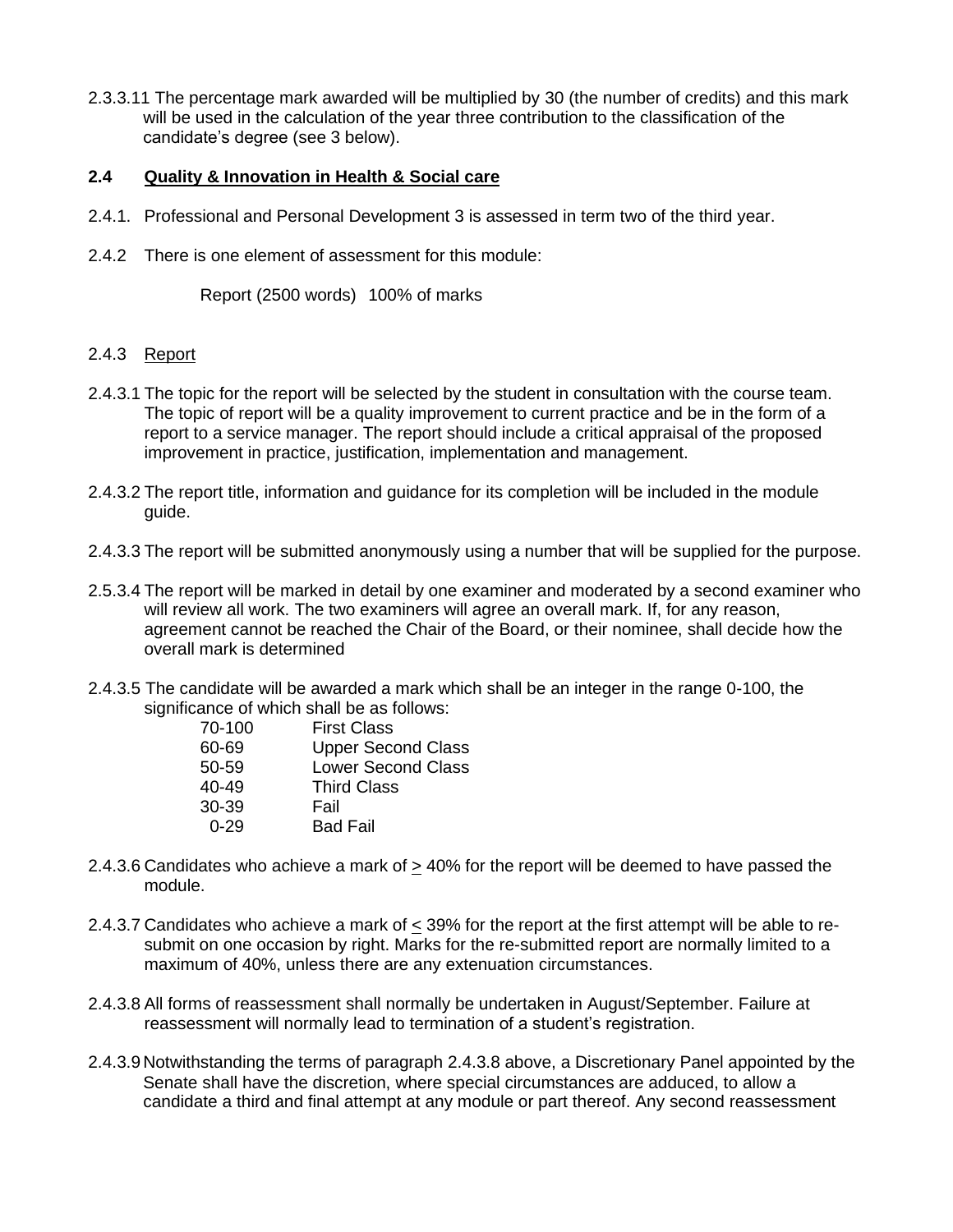would be undertaken on the next occasion the assessment is held. Notwithstanding the terms of paragraph 2.4.3.8 above, the Board of Examiners shall have the discretion, where special circumstances are adduced, to allow a candidate to recommence the year of study at the end of which the failure occurred.

2.4.3.10 The percentage mark awarded will be multiplied by 15 (the number of credits) and this mark will be used in the calculation of the year three contribution to the classification of the candidate's degree (see 3 below).

# **3 Contribution of Year Three to the Degree Classification**

- 3.1 The figures referred to in sections 2.1.6.7, 2.2.3.12, 2.3.3.11, and 2.4.3.10 will be added together.
- 3.2 The highest mark from the sections 2.1.6.7, 2.2.3.12, 2.3.3.11, and 2.4.3.10 will be "enhanced" by 15 credits by being multiplied by 15 and added to the total described in 3.1
- 3.3 The number from 3.2 will be divided by the number of credits, 135, (120+15).
- 3.4 The number from 3.3 will be multiplied by 0.7 for the purpose of determining year three's contribution to the final degree classification. Marks will be calculated to one decimal place, 0.05 being rounded up, to produce a number between 0-70.

# **4 Contribution of Year Three to the Degree Classification (module exemptions)**

- 4.1 Because year three modules contribute to the degree classification an adjustment of the formula for the contribution of year three needs to be made. If the candidate has been exempted for any year three modules the procedure described in paragraph 3.1 above will be adjusted in the following manner.
- 4.2 Total credits for the modules studied (excluding the exempted modules) as described in paragraph 1.1 above.
- 4.3 Total the figures referred to in sections 2.1.6.7, 2.2.3.12, 2.3.3.11, and 2.4.3.10 for the modules studied (excluding the exempted modules)
- 4.4 The highest mark from the sections 2.1.6.7, 2.2.3.12, 2.3.3.11, and 2.4.3.10 for the modules studied (excluding the exempted modules) will be "enhanced" by 15 credits by being multiplied by 15 and added to the total described in 4.3
- 4.5 Divide the total described in paragraph 4.4 above by the figure described in paragraph 4.2 + 15.
- 4.6 Multiply this figure by 0.7 for the purpose of determining year three's contribution to the final degree classification. Marks will be calculated to one decimal place, 0.05 being rounded up, to produce a number between 0-70.

# **5 Candidates recommencing the year of study**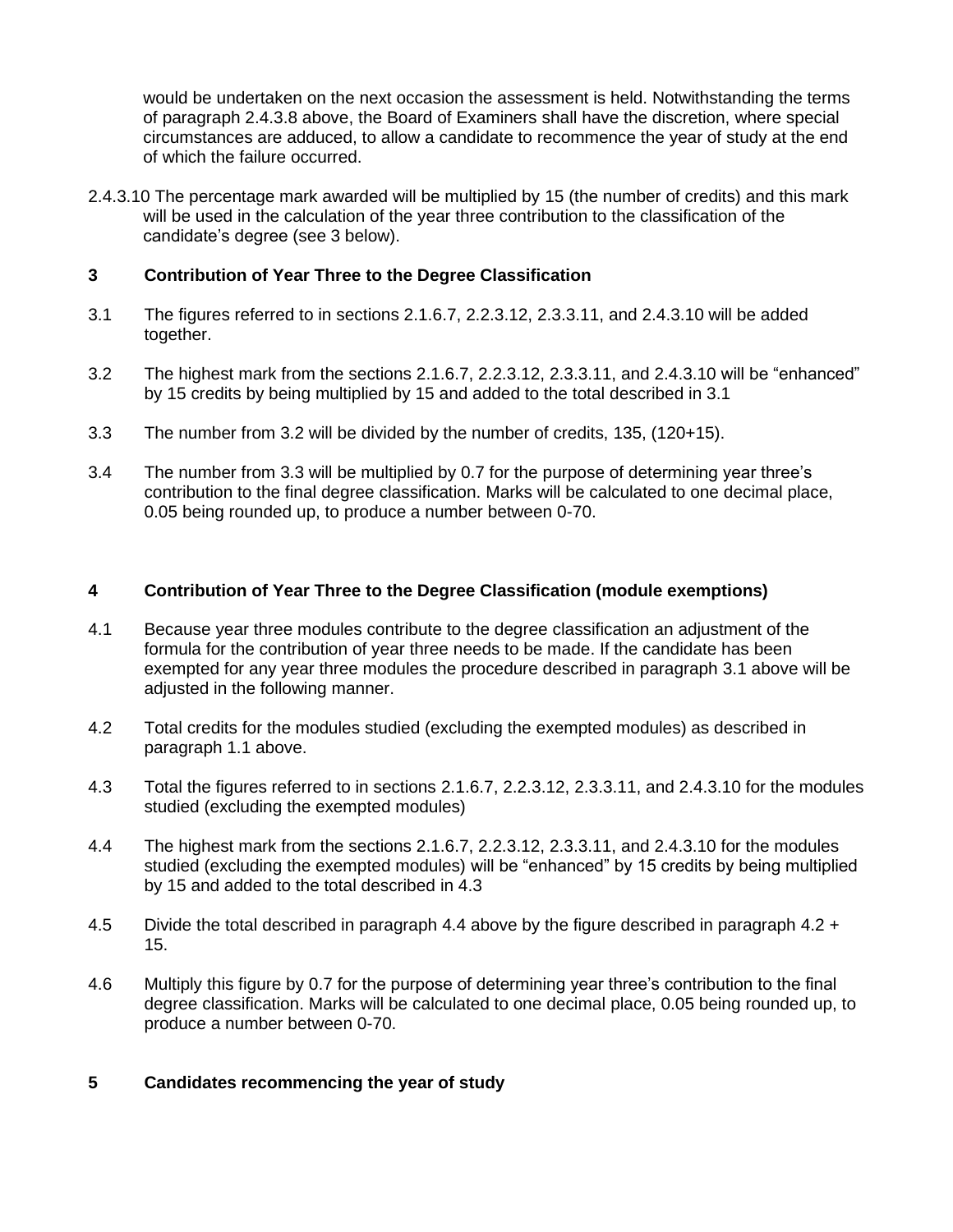- 5.1 When a year of study is recommenced any marks previously achieved by the candidate (including any marks at or above the pass mark) for that year will normally be disregarded.
- 5.2 All module assessments for the year will be attempted as if for the first time.
- 5.3 During the recommenced year the candidate will be in attendance.
- 5.4 When the candidate has recommenced the year on the recommendation of the Board of Examiners the scheme of work for the year will apply to the candidate as if they were attempting the year for the first time, including the right to a "second sit" when permitted in the scheme.
- 5.4. When the candidate has recommenced the year contrary to the recommendations of the Board of Examiners only one attempt at the assessments is allowed and in this case it is in effect a discressionary third sit of the year while in attendance.
- 5.5 Any failure at reassessment will normally lead to termination of a student's registration.

### **6 Award of Degree**

- 6.1 All modules should be passed in order to be eligible for the award of the degree.
- 6.2 The mark for year three, referred to in 3.4.(or 4.6) above, will be added to the mark carried forward from year two of the programme (as described in the Scheme of Assessment – Year Two paragraph 5.1 or 6.6) to produce a mark between 0-100. This figure will be used to indicate a degree classification on the following basis:

| 70-100 | <b>First Class</b>        |
|--------|---------------------------|
| 60-69  | <b>Upper Second Class</b> |
| 50-59  | <b>Lower Second Class</b> |
| 40-49  | Third class               |
| 0-39   | Fail                      |

- 6.3 When confirming the degree classification, the Board of Examiners will review the number of modules passed at the various classifications. The candidate will not normally be awarded a degree classification arrived at by the process refereed to in 6.2 above unless there is sufficient evidence of work falling within that category.
- 6.4 A 1% borderline zone will apply at classification boundaries, effectively operating at 68.5 (1st), 58.5 (2:1) and 48.5 (2:2) due to rounding. The higher degree classification will be awarded when the overall degree mark falls within a borderline zone and there are at least 60 QAA level 6 credits in or above the higher classification (e.g., equal to or higher than 70, 60 or 50 as appropriate).
- 6.5 Where the candidate was exempted from any year two modules the figure produced by the process described in section 6.6 of the Scheme of assessment – Year Two will be used in place of figure referred to in section 5.1 of the Scheme of Assessment – Year Two.